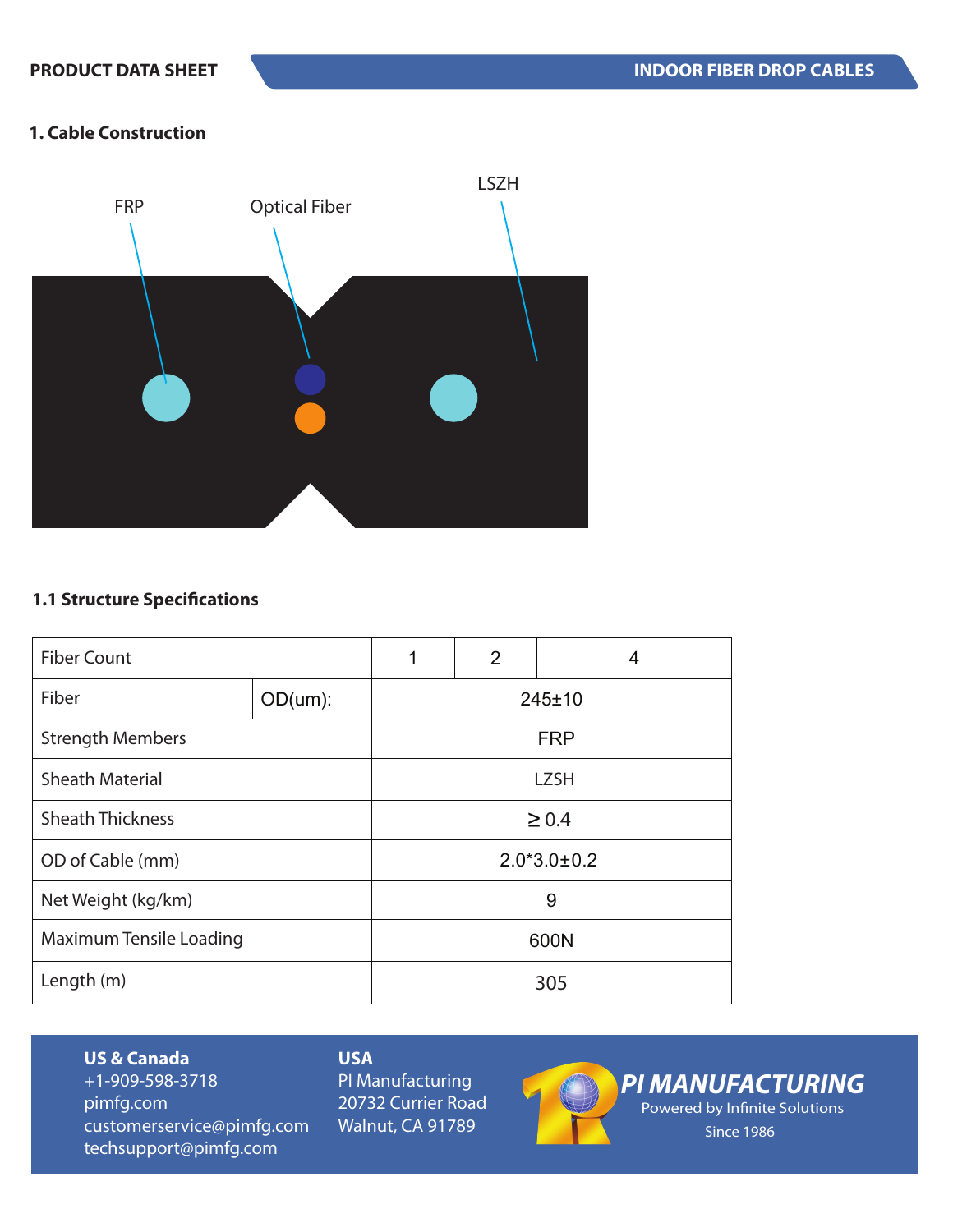## **1.2 Tight Buffer Color Code**

| NO.   |             |        | ບ     |              |
|-------|-------------|--------|-------|--------------|
| Color | <b>Blue</b> | Orange | Green | <b>Brown</b> |

## **2. Performance Parameters of the Optical Fiber**

|                                                    | <b>UNITS</b>     | <b>SPECIFICATION</b>                           |
|----------------------------------------------------|------------------|------------------------------------------------|
| Fiber Type                                         |                  | G657A                                          |
| Attenuation                                        | dB/km            | 1310nm≤ 0.4<br>1550nm≤ 0.3                     |
| <b>Chromatic Dispersion</b>                        | ps/nm.km         | 1310nm≤ 3.5<br>1550nm≤ 18<br>1625nm≤ 22        |
| <b>Zero Dispersion Slope</b>                       | $ps/nm2$ .k<br>m | $\leq 0.092$                                   |
| Zero Dispersion Wavelength                         | nm               | $1300 - 1324$                                  |
| Cut-off Wavelength (λcc)                           | nm               | $≤ 1260$                                       |
| <b>Attenuation vs. Bending</b><br>(60mm x100turns) | dB               | (10mm radius,<br>1ring) $\leq 1.5$ @<br>1625nm |
| <b>Mode Field Diameter</b>                         | µm               | 9.2±0.4 at 1310nm                              |
| <b>Core-Clad Concentricity</b>                     | µm               | $\leq 0.5$                                     |
| <b>Cladding Diameter</b>                           | µm               | 125±1                                          |
| <b>Cladding Non-circularity</b>                    | %                | $\leq 0.8$                                     |
| <b>Coating Diameter</b>                            | µm               | 245±5                                          |
| <b>Proof Test</b>                                  | Gpa              | $\geq 0.69$                                    |

### **US & Canada**

+1-909-598-3718 pimfg.com customerservice@pimfg.com techsupport@pimfg.com

## **USA**

PI Manufacturing 20732 Currier Road Walnut, CA 91789



*PI MANUFACTURING* Powered by Infinite Solutions Since 1986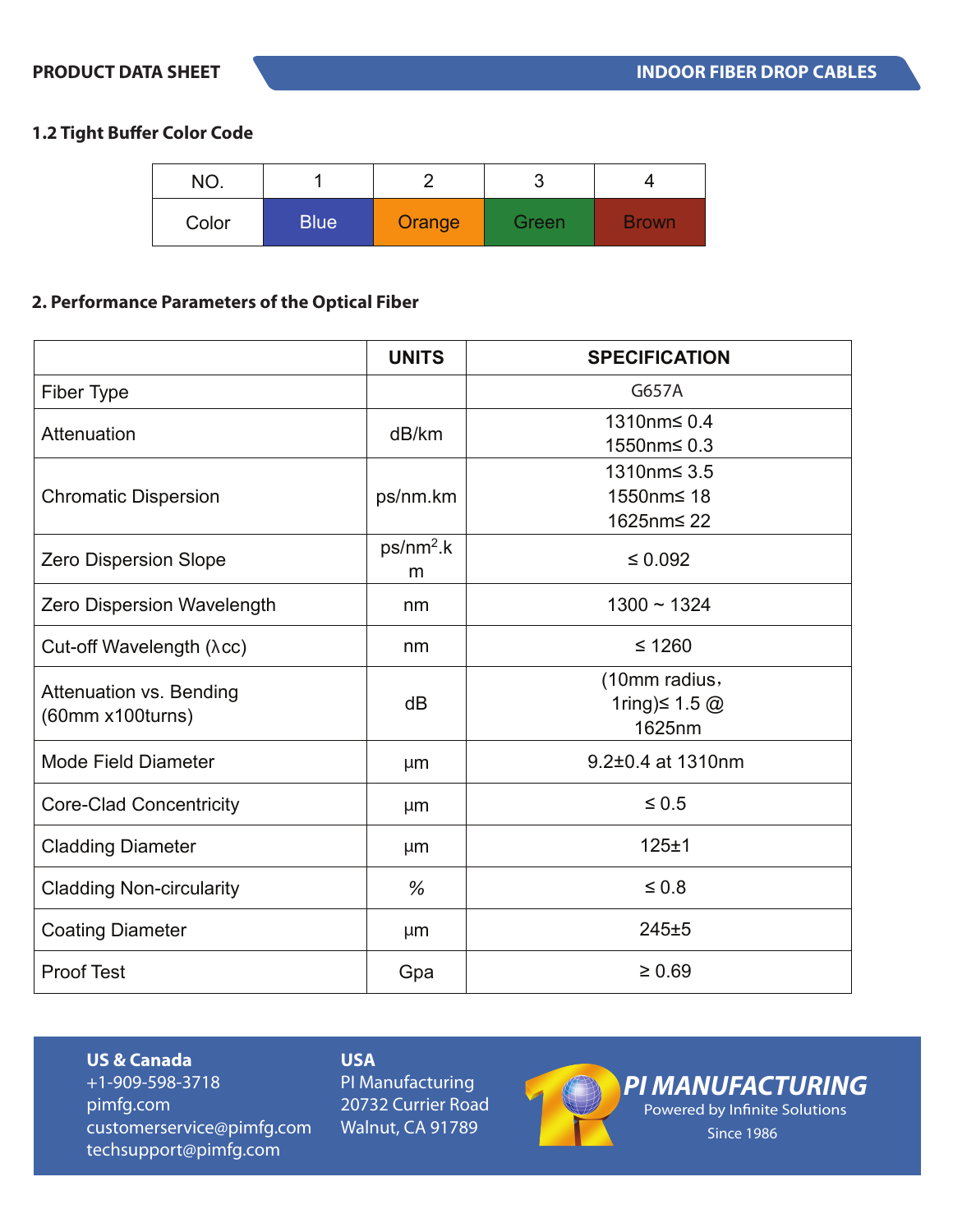## **4. Mechanical and Environmental Performance of the Cable**

| NO.            |                                           | <b>TEST METHOD</b>                                                                                                                                                           | <b>ACCEPTANCE CRITERIA</b>                                                               |
|----------------|-------------------------------------------|------------------------------------------------------------------------------------------------------------------------------------------------------------------------------|------------------------------------------------------------------------------------------|
| 1              | <b>Tensile Loading Test</b>               | #Test method:IEC 60794-1-E1<br>-. Long-tensile load: 0.5 times the<br>short-term pulling force<br>-. Short-tensile load: reference to<br>clause 2.1<br>-. Cable length: ≥50m | -. Attenuation<br>increment@1550nm:≤0.4dB<br>-. No jacket cracking and<br>fiber breakage |
| $\overline{2}$ | <b>Crush Resistance</b><br><b>Test</b>    | #Test method:IEC 60794-1-E3<br>-. Long-tensile load: 40 N/100mm<br>-. Short-tensile load: 80 N/100mm<br>Load time: 1 minute                                                  | -. No fiber breakage                                                                     |
| 3              | <b>Impact Resistance</b><br><b>Test</b>   | #Test method:IEC 60794-1-E4<br>-. Impact height: 1m<br>-. Impact weigh: 100g<br>-. Impact point: ≥3<br>-. Impact frequency: $\geq 1$ /point                                  | -. No fiber breakage                                                                     |
| $\overline{4}$ | <b>Repeated Bending</b>                   | #Test method:IEC 60794-1-E6<br>-. Mandrel diameter: 30H -. Subject<br>weight: 2kg<br>-. Bending frequency: 200 times<br>-. Bending speed: 2s/time                            | -. No fiber breakage                                                                     |
| 5              | <b>Torsion Test</b>                       | #Test method:IEC 60794-1-E7<br>-.Length:1m<br>-. Subject weight: 2kg<br>-. Angle: ±180 degree<br>-.Frequency: ≥10/point                                                      | -. No fiber breakage                                                                     |
| 6              | <b>Temperature Cycling</b><br><b>Test</b> | #Test method:IEC 60794-1-F1<br>-. Temperature steps: $+20^{\circ}$ C, $-10^{\circ}$ C                                                                                        | - Attenuation<br>increment@1550nm:≤0.3dB                                                 |

#### **US & Canada**

+1-909-598-3718 pimfg.com customerservice@pimfg.com techsupport@pimfg.com

## **USA**

PI Manufacturing 20732 Currier Road Walnut, CA 91789



*PI MANUFACTURING* Powered by Infinite Solutions

Since 1986